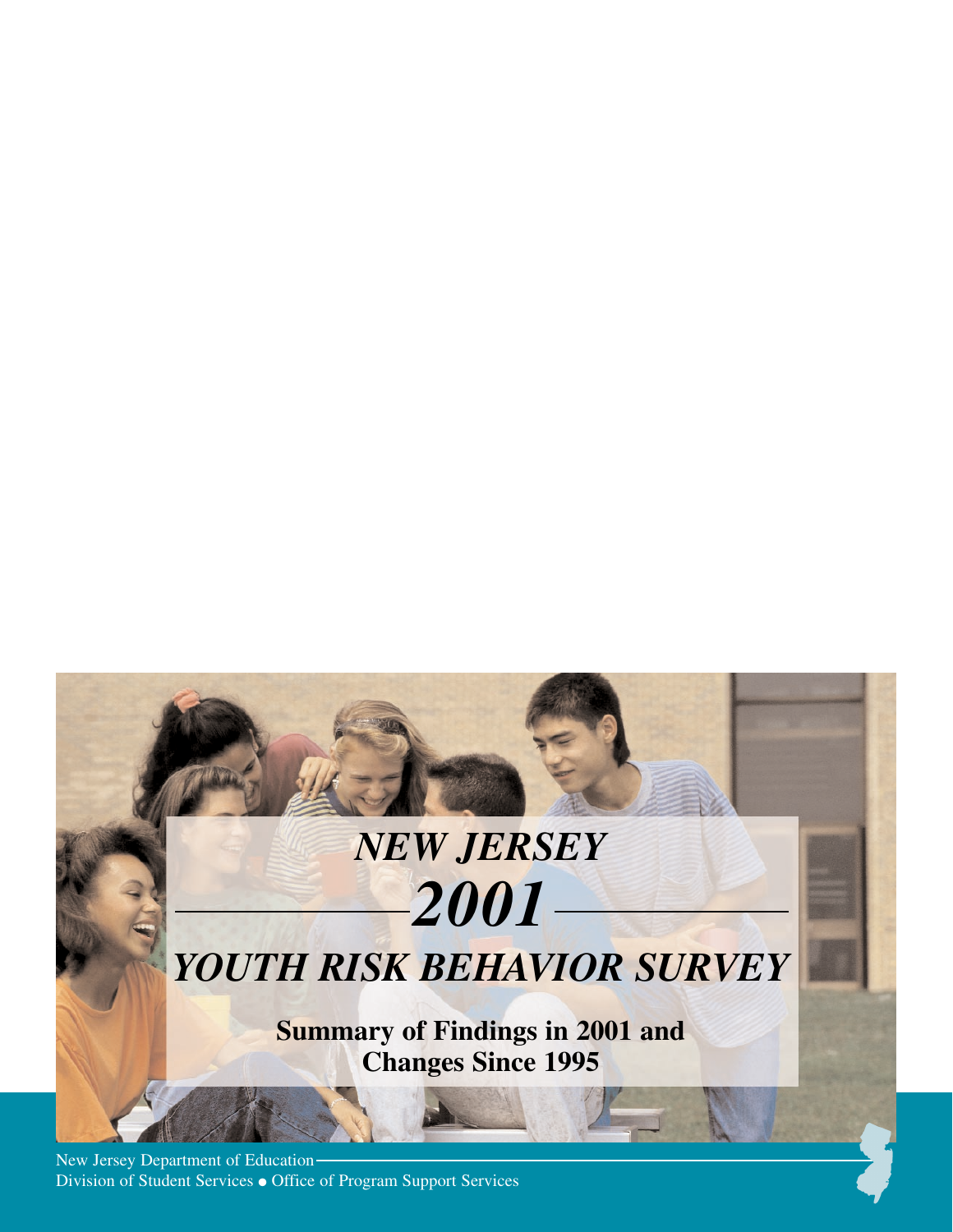#### ➤BACKGROUND

**This brochure summarizes the findings of the 2001<br>New Jersey Youth Risk Behavior Survey of high<br>school students. The New Jersey Department of** New Jersey Youth Risk Behavior Survey of high The New Jersey Department of Education (NJDOE) has conducted this survey every other year since 1993 with funding from the Centers for Disease Control and Prevention (CDC). The findings help parents, schools and youth-serving agencies to maintain awareness of current trends among teens and provide feedback on the impact of large-scale programs to influence teen behavior. The results are made available through printed and webbased reports. This brochure and the full report can be downloaded at www.state.nj.us/njded/students/safety/ health/reporting.shtml. More information about the CDC survey and tools for comparing results from various locations can be found at www.cdc.gov/nccdphp/dash/yrbs.

In 2001, the survey was conducted collaboratively between the NJDOE and the New Jersey Department of Health and Senior Services. The survey, developed by CDC, asked students to answer questions about their health-related behavior in six areas that are highly related to preventable illness and injury among young people – unintentional injuries (safety) and violence; use of tobacco; use of alcohol and drugs; sexual behaviors; dietary behaviors; and physical activity.

#### ➤REPRESENTATIVE SAMPLE

he survey was completed by 2,142 students in 20 New Jersey public high schools in the spring of 2001. Survey procedures were designed to protect the privacy of all students by allowing for anonymous and voluntary participation. Local school district parental permission procedures were followed before the survey was administered. Overall, 78% of all sampled students participated (2,142 out of 2,738) and 77% of all sampled schools (20 out of 26), yielding an overall response rate of 60% (77% x 78%=60%), the minimum required for survey weighting by CDC. The weighted results represent all regular public school students in grades 9 through 12 in New Jersey and permit comparison of findings across points in time and different locations. The weighted demographic characteristics of the sample are included in Table 1. The last time a weightable sample was obtained in New Jersey was in 1995. Therefore, the 2001 results in this brochure are contrasted with the results from 1995.

**Profile of Students in the 2001 Youth Risk Behavior Survey** 

| <b>Sex</b> |       | <b>Grade</b> |       | <b>Ethnicity</b>              |       | Age                          |          |
|------------|-------|--------------|-------|-------------------------------|-------|------------------------------|----------|
| Femalel    | 50.2% | 9th          | 27.7% | Black/<br>African<br>American |       | 16.5% 13 Years<br>or younger | 0.3%     |
| Male       | 49.8% | 10th         | 25.4% | Hispanic/<br>Latino           |       | 14.1% 14 Years               | 8.8%     |
|            |       | 11th         | 24.3% | White                         | 63.6% | 15 Years                     | 23.7%    |
|            |       | 12th         | 22.5% | All other<br>races            | 5.8%  | 16 Years                     | 27.1%    |
|            |       |              |       |                               |       | 17 Years                     | 24.0%    |
|            |       |              |       |                               |       | 18 or older                  | $16.1\%$ |

## USE OF COMPARISON STATISTICS

In presenting the results, this report makes compar-<br>isons between percentages (of students) answering<br>same question in 1005 and 2001, the two years when n presenting the results, this report makes comparthe same question in 1995 and 2001, the two years when the results of the sample can be "weighted," or generalized to, the population of all high school students in the state. Neither statistical significance nor practical significance is stated or implied in these comparisons.

Percentages for the population of high school students cited for both years are, of course, estimates based upon the sample statistics. The statements in the report are intended to juxtapose the percentages for two years and characterize their relationship to one another. The presentation does not apply tests of statistical significance in order to compare the data from the two years. Due to the large sample sizes (2,799 in 1995 and 2,142 in 2001), small differences (such as two to three percent) could be statistically significant but, because they are small, may lack practical significance. In a similar vein, failing to characterize a difference (e.g., as an increase or decrease) because it failed to reach a level indicating statistical significance would eliminate a description intended to provide the reader with bearings to the data. Since two large samples may yield statistical significance with small percentage differences, the use of the term "statistical significance" throughout the report would lead some in the audience to interpret these small changes in behavior as major behavioral changes and thereby draw conclusions that may not be justified. This approach, therefore, has not been followed. With or without indicators of statistical significance, it is incumbent upon the reader to exercise judgment as to the real or practical significance of any differences cited.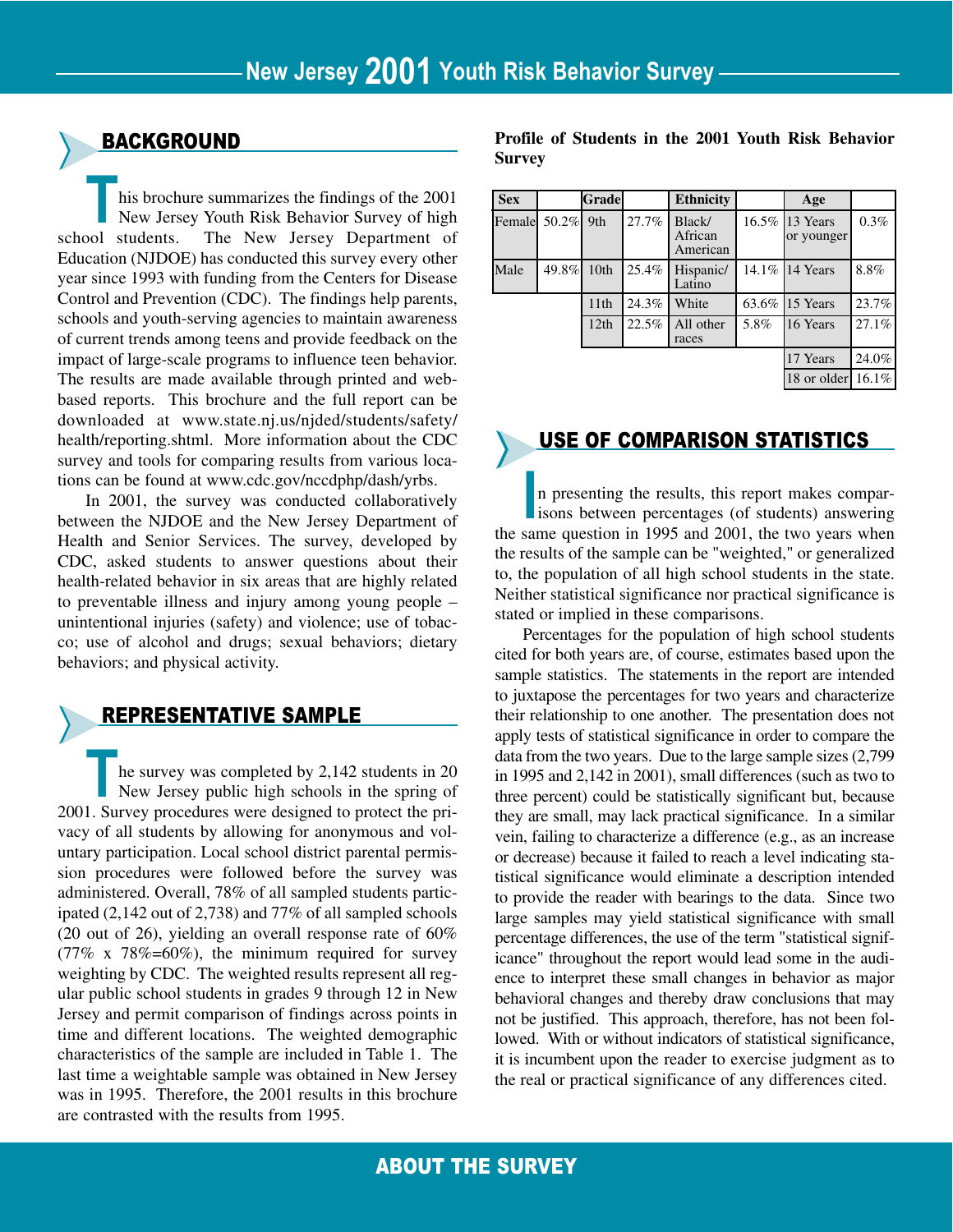# ➤TOBACCO USE

The number of New Jersey high school students who indicated they ever tried cigarettes has declined from 70% in 1995 to 63% in 2001. About 3-in-10 (29%) of all New Jersey high school students smoked at least part of one cigarette on one or more days in the past month, a substantial decrease from the 36% who had smoked in the last month in 1995. In the past 30 days, the number of students who reported they smoked every day declined from 15% in 1995 to 12% in 2001. Smoking on school grounds also declined from about 20% of high school students who reported doing so in 1995 to 15% in 2001. A similar decline is also evident regarding use of other tobacco products. About 7% of 2001 students reported chewing tobacco during the prior month, compared to 9% who chewed tobacco in 1995.

#### **70% 63% 36% 29% 15% 12% 20% 15%** 0% 20% 40% 60% 80% 100% Ever Smoked Smoked\* Smoked Every Day\* Smoked at School\*  $\Box$  1995  $\Box$  2001

#### **Smoking Cigarettes**

\* in past 30 days

Of students who smoked, nearly half (46%) bought their cigarettes in a store or at a gas station, while 24% borrowed them from someone and 14% gave money to someone to buy them. The remainder either got cigarettes from someone over 18 (6%), stole them from a store or family member  $(3\%)$ , used a vending machine  $(1\%)$ , or got them in some other way (6%). When purchasing cigarettes at a store, 36% of students say they were asked to provide an ID or some proof of age, up only slightly from 34% in 1995.

# ➤ALCOHOL

In 2001, 84% of New Jersey high school students had used alcohol sometime in their lives and 56% consumed alcohol in the past month, both increased from 80% who used in their lifetime and 51% who used alcohol in the past month in 1995. Likewise, students who engaged in binge drinking in the past 30 days - having 5 or more drinks on the same occasion - increased from 32% in 1995 to 34% in 2001. The proportion using alcohol on school property changed from 6% in 1995 to 5% in 2001.

#### **Alcohol Use**



# ➤DRUGS

Regarding lifetime usage, 41 percent of New Jersey high school students reported the use of marijuana in their lifetime in 2001, up from 39% in 1995. Likewise, there was a slight increase in the lifetime use of cocaine/crack (8% in 2001 compared to 7% in 1995), the use of steroids without a prescription (5% in 2001 and 3% in 1995) and the use of needles to inject drugs (3% in 2001 versus 2% in 1995). In contrast, the use of inhalants, defined as sniffing glue, breathing contents of aerosol spray cans or inhaling any paints or sprays for the purpose of getting high, declined from 20% in 1995 to 13% in 2001.

#### **Drug Use in Lifetime**



In addition to these drugs, 8% of students reported ever using methamphetamines and 4% ever using heroin in 2001.

Regarding more recent drug use, 25% of students used marijuana in the past 30 days and 5% used marijuana on school property during that time. Also, 5% of students sniffed glue and 4% used cocaine in the past month.

About 3-in-10 students reported being offered drugs at school (29%) in 2001, similar to the percentage in 1995 (30%).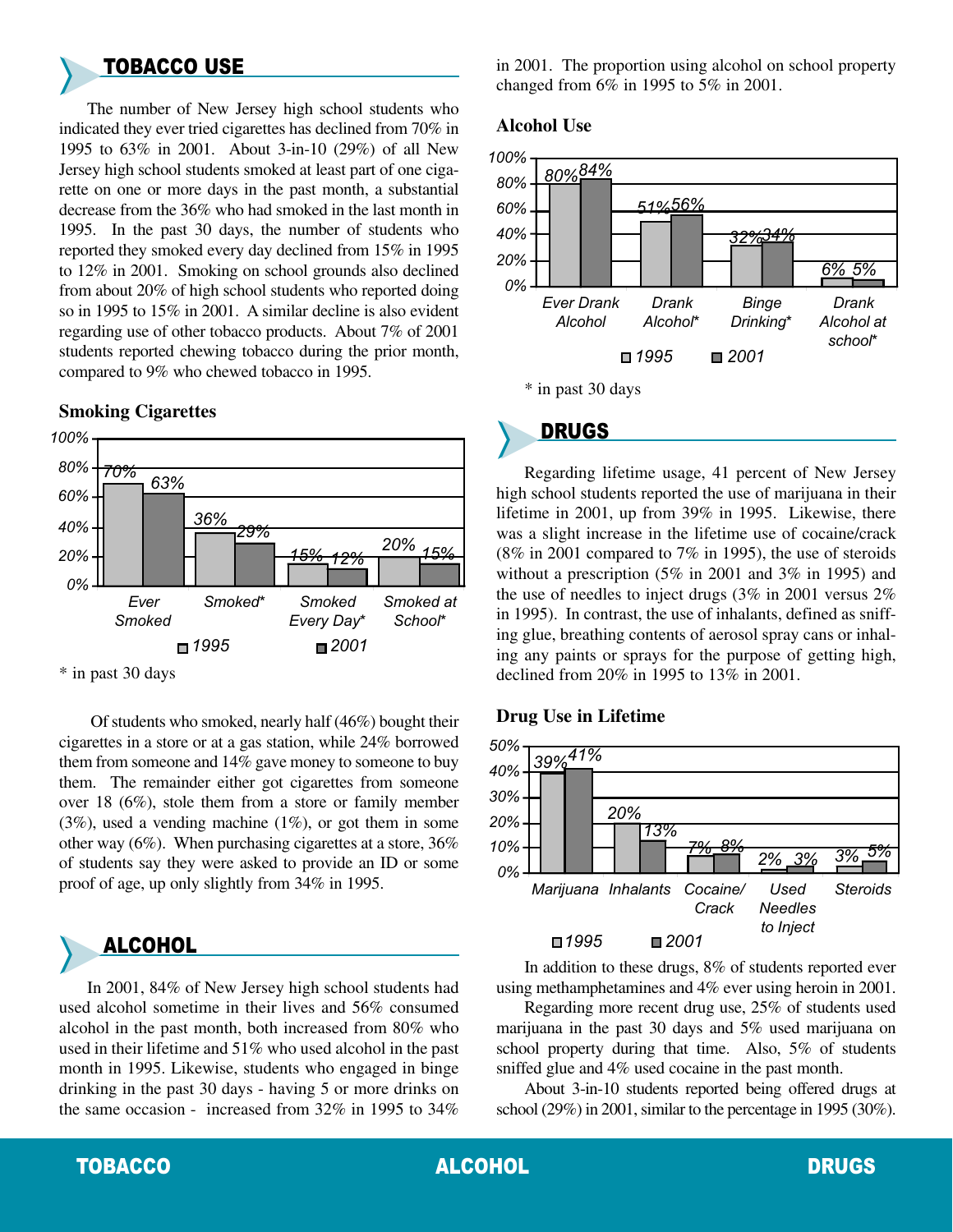### ➤DEPRESSION AND SUICIDE

Almost a third of high school students indicated signs of depression, as 31% reported that they felt so sad or hopeless almost every day for a period of at least two weeks that they stopped doing some usual activities.

The number of students who seriously considered suicide in the past 12 months was 17%, down from 22% who considered this in 1995. The number that actually made a suicide attempt declined much less; 8% in 2001 compared to 9% in 1995.

# ➤SEAT BELTS

Fifteen percent (15%) of students reported that in the past 12 months they either never or rarely used their seat belt when riding in a car driven by someone else, improved from 24% who indicated the same in 1995. Conversely, 39% reported they always wear a seat belt compared to 30% who did so in 1995.

# ➤HELMET USE

In the past 12 months, nearly 8-in-10 students who rode a bicycle reported that they never wore a helmet when riding (79%), improved from 88% who never did so in 1995. Among students who rode a motorcycle, 20% indicated they never wore a helmet when riding, the same proportion who never did so in 1995.

#### **Seat Belt and Helmet Use in Past 12 Months**





In the last 30 days, 13% of students reported that on at least one occasion they drove a car or other vehicle after drinking alcohol, up slightly from 1995 (11%). Among twelfth grade students, almost one in five (19%) had done so during the past 30 days. During the same period, 30% of students indicated that on at least one occasion, they were a passenger in a car or other vehicle driven by someone else who had been drinking alcohol, a proportion unchanged since 1995.

### **VIOLENCE**

In the past 30 days, 13% of students reported that they carried a weapon such as a gun, knife, or club and 7% carried some type of weapon to school. Overall, this represents a decline from the 18% of students who, in 1995, carried a weapon in general and 10% who did so while at school. In both years, 5% of students indicated they had carried a gun.

#### **Carrying a Weapon in Last 30 Days**



Almost 1-in-10 students (9%) missed at least one day of school in the past month because they felt they would be unsafe either at school or on their way to or from school. This is almost double the number who indicated this fear (5%) in 1995.

Despite this increased fear, students were no more likely to indicate that they encountered violence in general or at school. For instance, about the same number of students reported they were in a physical fight in the past year (35% in 2001 versus 36% in 1995) or in a severe fight that required the attention of a doctor or nurse (6% in 2001 versus 5% in 1995). Fewer students indicated they had been in a fight at school in 2001 (13%) than in 1995 (16%) while more students reported being threatened or injured by someone with a weapon while at school (11% in 2001 compared to 9% in 1995).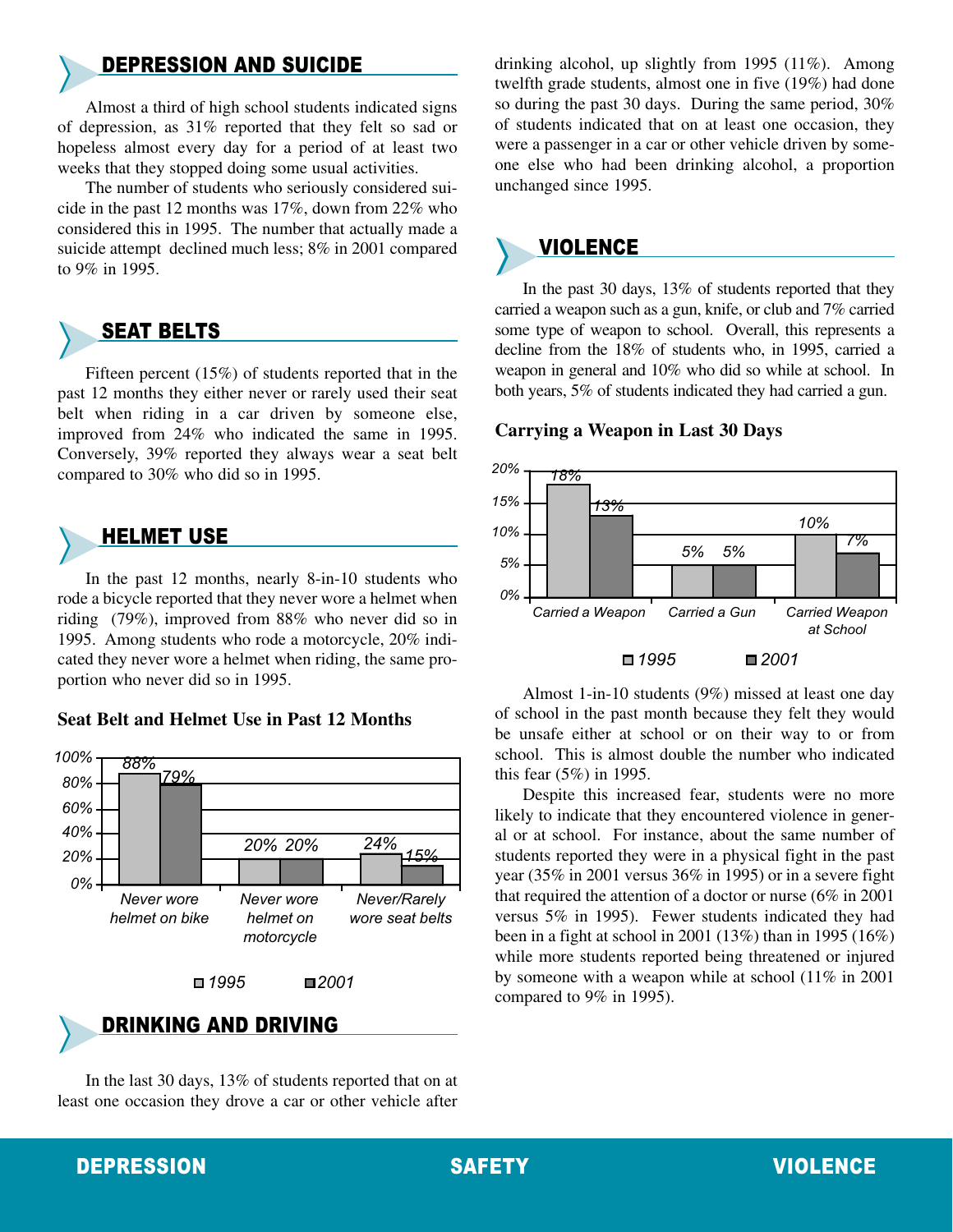#### ➤SEXUAL BEHAVIOR



**Sexual Intercourse in Lifetime**

Forty-seven percent (47%) of high school students reported ever having had sexual intercourse, down slightly from 1995 (49%). Boys (52%) were more likely than girls (42%) to have ever had sex; and those 18 and older (67%) were more likely than 16 and 17 year olds (52%) or those 15 and younger (30%) to have engaged in sex in their lifetime, very similar to the distribution in 1995. Twenty-three percent (23%) of students had sexual intercourse with 3 or more partners in their lifetime. This was unchanged from 1995.

#### **Number of Sexual Partners**



Thirty-six percent (36%) of students reported having sex in the prior 3 months, an increase from 34% in 1995. Twelve percent (12%) of students, or one third of those who were currently "sexually active", had sex with more than one person in the prior three months, an increase from 10% in 1995.

Twenty-seven percent (27%) of students who had sex in their lifetime indicated they used drugs or alcohol prior to their last sexual encounter, similar to 1995 (28%). Boys (34%) were more likely than girls (18%) to have done so, while younger students  $-16$  and 17 year olds (29%) and 15 and younger  $(25%)$  – were slightly more likely than those 18 and over (22%) to indicate their last sexual encounter occurred after drinking alcohol or using drugs.

# ➤CONDOMS AND CONTRACEPTIVES

**Condom Use Among Students Who Ever Had Sex\***



<sup>\*</sup> last time

This section focuses on the sexual behaviors of high school students who reported having ever had sexual intercourse in the past. Two-thirds of students having ever had sex reported that they or their partner used a condom the last time they had sex (67%), the exact same percentage reported in 1995. Younger students (75%) age 15 or younger were more likely than those age 16 or 17 (65%) or those age 18 and over (64%) to have used a condom during sex the last time. More students who identified themselves as White (70%) or Black/African American (67%) than Hispanic (58%) reported having used condoms.

Students were asked to identify the method they or their partner used to prevent pregnancy the last time they had sexual intercourse. When given a choice of which contraceptive was used in their last sexual encounter, 58% of students indicated a condom was used and 11% used a birth control pill. This represents a reduction in reported use of condoms, from 62%, but an increase in use of birth control pills, from 8%. More than a quarter of students used either no birth control (15%) or depended on withdrawal (12%) to prevent pregnancy. About 5% used some other method (2%) or did not recall (2%) what was used when last having sex. The overall proportion of sexually active students who used barrier (condoms) or hormonal methods of pregnancy prevention (birth control pills or Depo-Provera) the last time they had sex was unchanged from 1995 to 2001.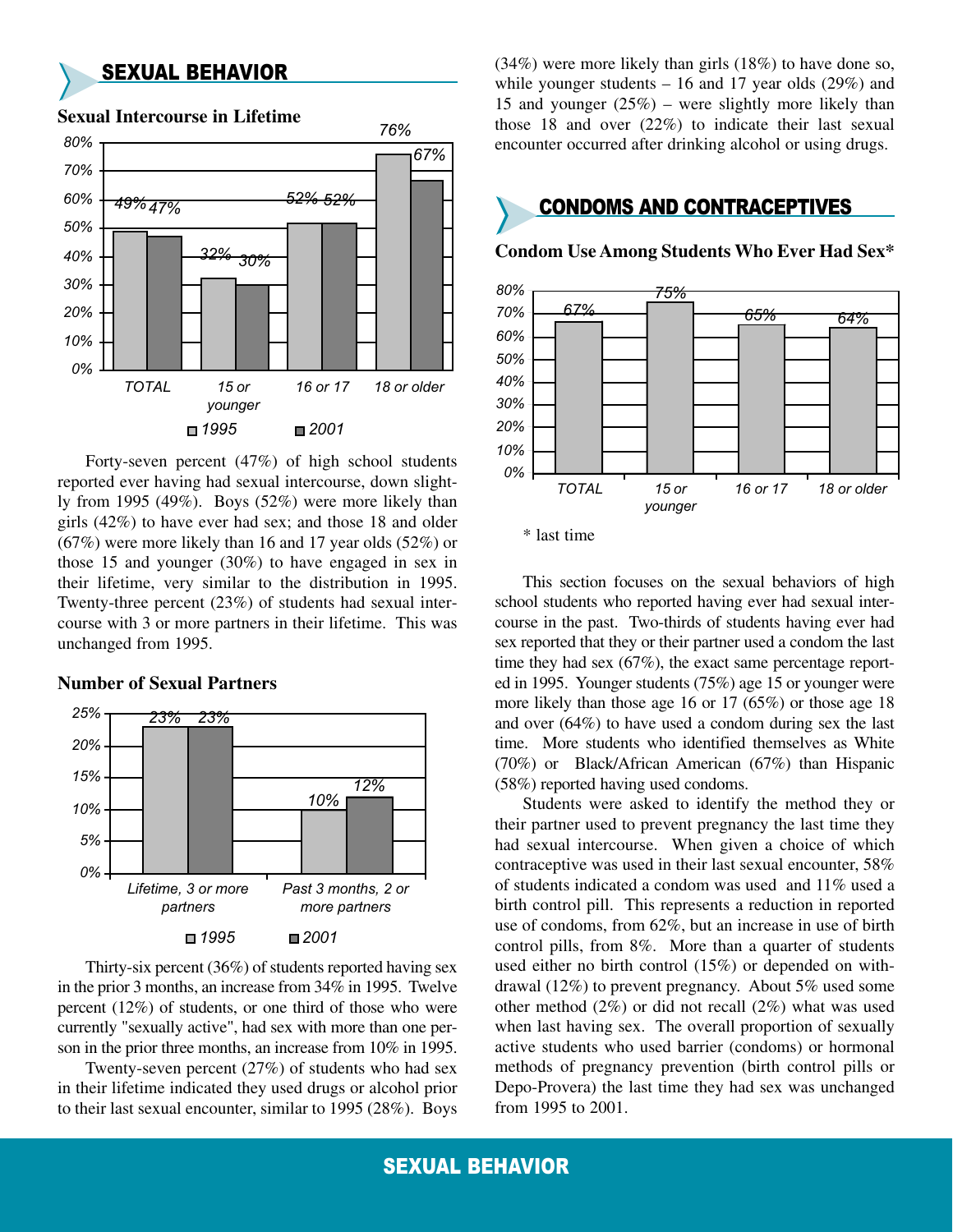**PREGNANCY** 

Six percent  $(6\%)$  of students have been, or have gotten someone pregnant in their lifetime at least once, almost the same as in 1995 (7%).

#### ➤HIV/AIDS EDUCATION

More than 9-in-10 high school students reported being taught about AIDS or HIV infection in school (91%), slightly less than 1995 (94%). Therefore, roughly 9% of students reported they were either not taught about HIV/AIDS or were not sure whether they had such instruction. White students (93%) were more likely than Black students (88%) or Hispanic students (87%) to have said they were instructed in HIV/AIDS.

## **WEIGHT AND BODY IMAGE**

Data on student self-reported height and weight was used to calculate a body mass index (BMI). BMI is calculated as weight in kilograms divided by height in meters squared. A child's BMI that is greater than the 95th percentile of the index population for gender and age is considered "overweight" while a child in the 85th to 95th percentile is considered "at risk" for being overweight. All others who are at the 85th percentile or below are considered "normal". In the New Jersey student population, 75% of students were of normal weight for their height and gender, while 15% were "at risk" for being overweight and 10% were clearly overweight by the BMI calculation. More boys (14%) than girls (6%) were clearly overweight. Questions concerning student height and weight were not asked in 1995.

#### **Body Mass Index Showing Overweigh**t



Regarding self-perception of weight, 29% of students described themselves as overweight and 17% as underweight. This is almost identical to figures in 1995. Girls (35%) were more likely than boys (23%) to have described themselves as overweight, while boys (21%) were more likely than girls (12%) to have described themselves as underweight.

Almost half of students (46%) indicated they were currently trying to lose weight  $-65\%$  of girls and 28% of boys. On the other hand, 18% were trying to gain weight  $-29\%$  of boys and 7% of girls. Only 36% of students (28% of girls and 44% of boys) reported that they were trying to do nothing about their weight or working to stay at the same weight. In 1995, slightly fewer students (43%) were trying to lose weight and slightly more were trying to gain weight (21%).



\* not asked in 1995

When asked about their physical activity in the past week, 66% of high school students reported engaging in aerobic exercise that made them sweat and breathe hard for more than 20 minutes on three or more days. The same proportion (66%) participated in daily physical education at school during that week. Just under half (46%) of high school students spent 3 or more days engaged in mild physical activity for at least 30 minutes which did not make them sweat or breathe hard while just over half (54%) spent 3 or more days doing exercises to strengthen or tone their muscles. At the other end of the spectrum, 16% of students reported getting no aerobic exercise; 28% no mild exercise and 26% no toning exercise during the week. While there was a small decrease in the proportion of students who engaged in recommended aerobic activity levels at three times weekly (from 70% in 1995 to 66% in 2001), there was a small increase in the proportion of students reporting toning exercise.

### HIV EDUCATION WEIGHT PHYSICAL ACTIVITY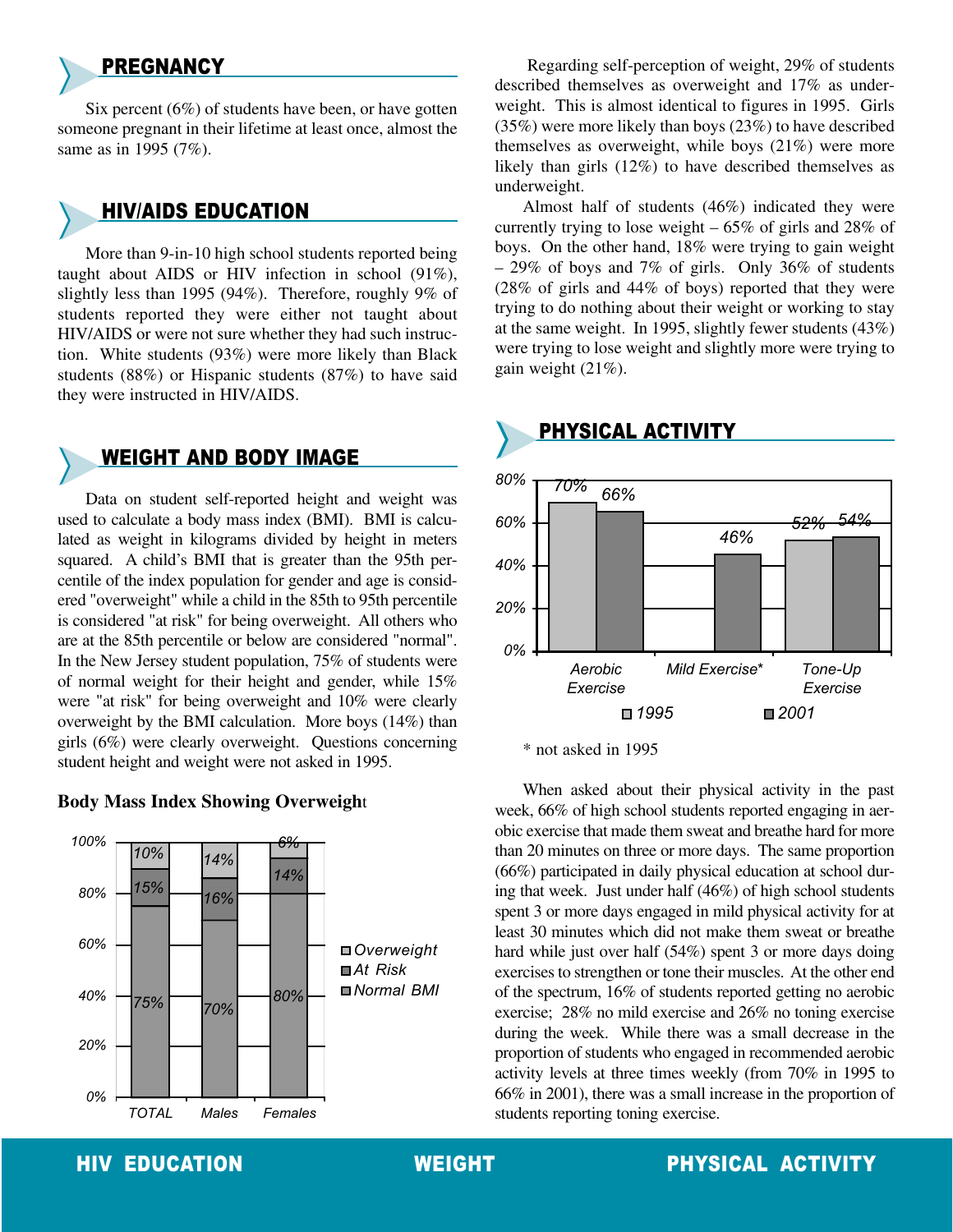#### **WATCHING TELEVISION**

#### **Hours of Television on Average School Day, 2001**



On an average school day, more than a third of students either watched no television at all (6%) or limited themselves to 1 hour or less of television time (31%). On the other hand, 49% watched between 2 and 4 hours and another 13% watched 5 or more hours of television on an average school day. A greater proportion of Black/African American students (33%) and Hispanic students (21%) than White students (7%) watched 5 or more hours of television on school days. Students were not asked about television viewing in 1995.

#### ➤DIETARY BEHAVIORS

Students were asked about eating a variety of foods over the prior week. During the past 7 days, students reported the following dietary behaviors:

- 15% had no servings of fruit
- 27% never ate a green salad
- 19% had no servings of milk

Because the questions were asked differently in 1995, comparison to 2001 is not possible.